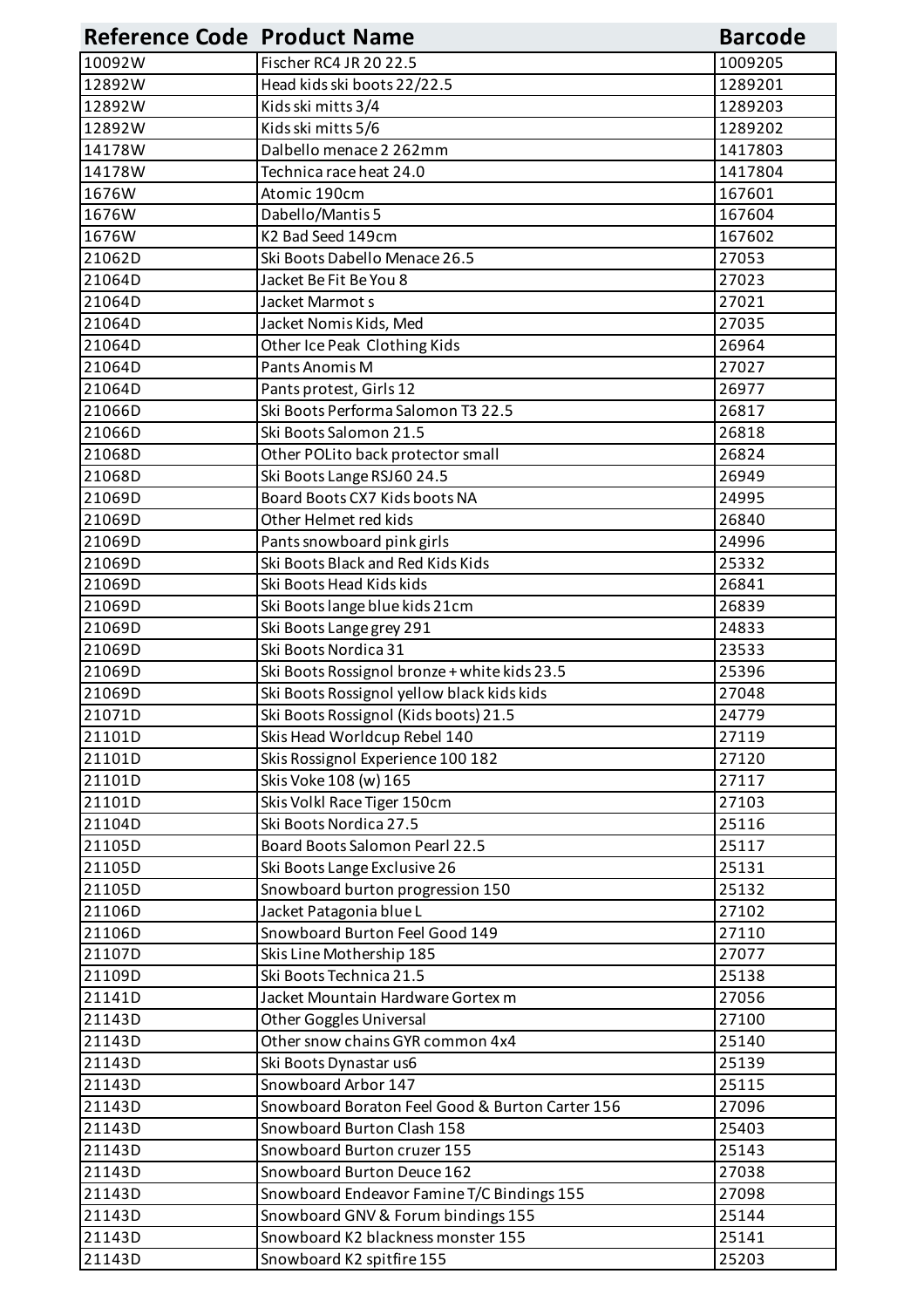| <b>Reference Code Product Name</b> |                                                               | <b>Barcode</b> |
|------------------------------------|---------------------------------------------------------------|----------------|
| 21143D                             | Snowboard MD Discord + Burton Infidel 160                     | 24803          |
| 21143D                             | Snowboard Rossignol + Bindings 146                            | 25212          |
| 21143D                             | Snowboard Rossignol Zena 148                                  | 24791          |
| 21144D                             | Other Giroi Helmet Blue camo Medium                           | 26890          |
| 21144D                             | Other Race Helmet POC - Red Medium                            | 26889          |
| 21144D                             | Ski Boots Fischer 26.5                                        | 26928          |
| 21144D                             | Ski Boots Head 9.5                                            | 23526          |
| 21144D                             | Skis Dynastar SL 150                                          | 24694          |
| 21145D                             | Board Boots Thirty-two Cashed (womans) 7.0                    | 25207          |
| 21145D                             | Jacket Marmot Jacket m/m                                      | 25209          |
| 21145D                             | Other Chains-Toyota 175/70                                    | 25208          |
| 21145D                             | Other Snow Chains 205/65                                      | 27007          |
| 21145D                             | Other Sorel Snow Boots (womans) 7                             | 25205          |
| 21150D                             | Skis Karhu x County at kinetic (comes with Asolo boots) 215cm | 26959          |
| 21151D                             | Board Boots Salomon Pearl 23.5                                | 27008          |
| 21152D                             | Jacket Womans Jacket Columbia XS                              | 25201          |
| 21153D                             | Ski Boots Nordica 25.5                                        | 27075          |
| 21155D                             | Jacket Cross 8-10                                             | 26967          |
| 21155D                             | Jacket Rossgnol jacket M                                      | 27122          |
| 21155D                             | Pants Billa Bong pants 8 yr                                   | 27123          |
| 21155D                             | Pants Wear Colour Pants (new) L                               | 27121          |
| 21155D                             | Snowboard Borton 136                                          | 25397          |
| 21158D                             | Ski Boots Crispi telemark 25                                  | 26985          |
| 21281W                             | Armada ARW centre moun 166                                    | 2128102        |
| 21281W                             | Coalition Roz G 166                                           | 2128105        |
| 21281W                             | Coalition Bliss 168                                           | 2128103        |
| 21281W                             | Head - IPeak 78 skis w 177                                    | 2128101        |
| 21281W                             | Skis Head Rev 85 170                                          | 27042          |
| 23267W                             | Torpedo Pink/Navy Suit 5-6                                    | 2326709        |
| 29454W                             | Jardi women 6                                                 | 2945402        |
| 29454W                             | Leather Gloves 5yrs                                           | 2945404        |
| 29454W                             | Mothercare 1 piece 2 yrs                                      | 2945403        |
| 30241W                             | Dynastar Legend 184cm                                         | 3024106        |
| 30241W                             | Volkl 98 (skis only) 177cm                                    | 3024104        |
| 30604W                             | K2 BFC 90 29                                                  | 3060402        |
| 30604W                             | SALOMON-IDOL 80 26                                            | 3060401        |
| 30604W                             | Ski Boots K2 Ghost 26                                         | 26936          |
| 31130W                             | Head i.Speed World Cup 180                                    | 3113002        |
| 32764W                             | <b>Burton Custom Custom 158</b>                               | 3276401        |
| 32764W                             | Drake Empire Drake 50 155                                     | 3276404        |
| 32764W                             | Option Influence K2 154                                       | 3276403        |
| 32764W                             | Quiksilver T9 160                                             | 3276405        |
| 35166W                             | Dynafit Vulcan 28.5                                           | 3516606        |
| 35166W                             | Fischer Atua 186cm                                            | 3516604        |
| 35166W                             | Garmont Megaride TOUR 25.5                                    | 3516602        |
| 35166W                             | Garmont Megaride TOUR 28.5                                    | 3516609        |
| 35166W                             | Nordica Doberman 165cm                                        | 3516605        |
| 35166W                             | Salomon (green) 26                                            | 3516607        |
| 35166W                             | Salomon XWave Orange 28.5                                     | 3516608        |
| 35166W                             | Salomon XWave8 25.5                                           | 3516601        |
| 35839W                             | Arctica W Race Suit S                                         | 3583910        |
| 35839W                             | Atomic Redster FIS SL 157                                     | 3583912        |
| 35839W                             | Atomic Redster LC 90 24                                       | 3583905        |
| 35839W                             | <b>Burton Floater 167</b>                                     | 3583911        |
| 35839W                             | Karbon Women Race Suit S                                      | 3583909        |
| 35839W                             | Lange Kids Race 23                                            | 3583907        |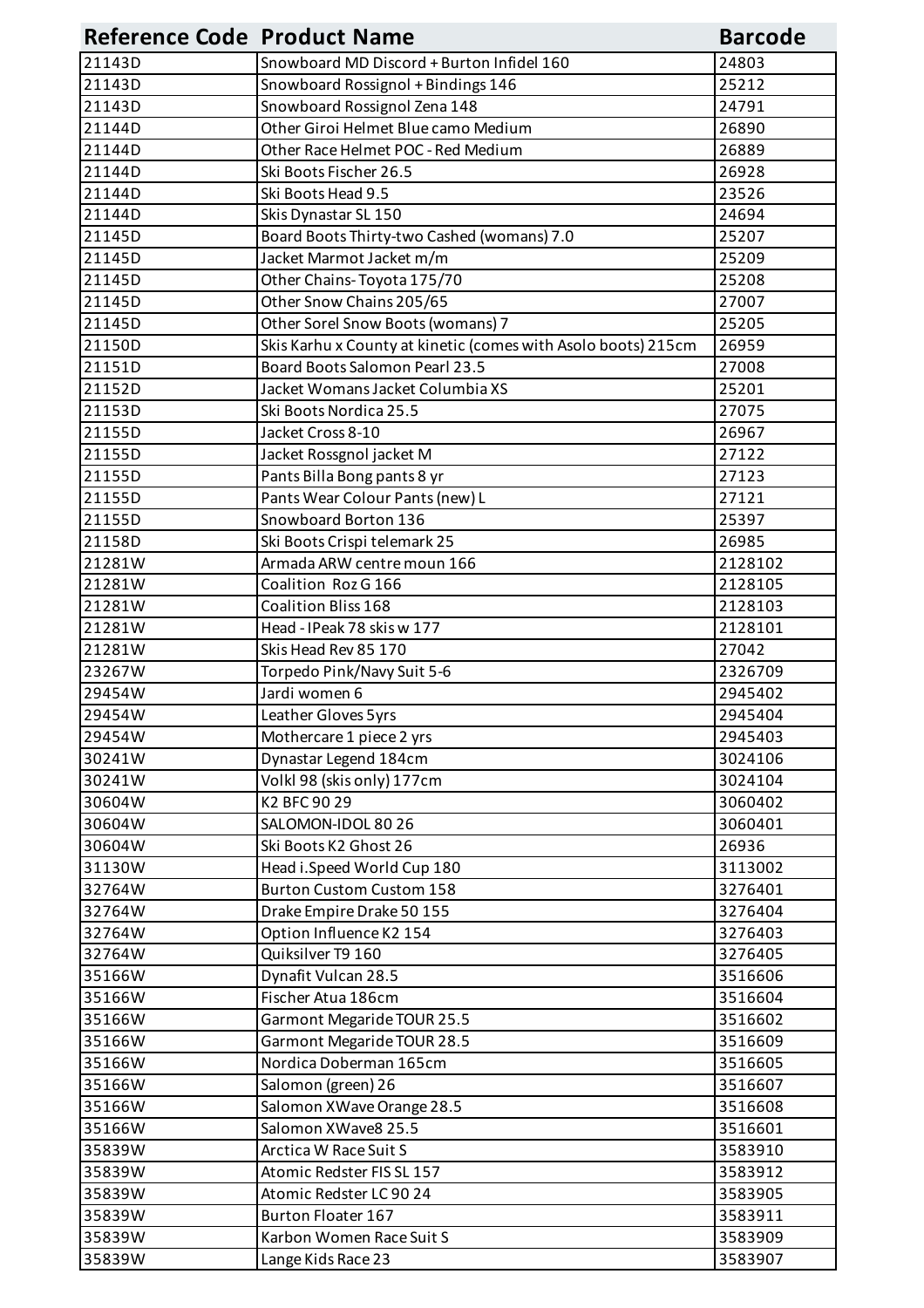| <b>Reference Code Product Name</b> |                                 | <b>Barcode</b> |
|------------------------------------|---------------------------------|----------------|
| 35839W                             | One NZ Team Race Suit 10-12     | 3583908        |
| 35839W                             | Spyder W Race Suit M            | 3583913        |
| 35839W                             | Volkl RaceTiger GS 171          | 3583901        |
| 35839W                             | Volkl RaceTiger SG 183          | 3583903        |
| 35839W                             | Volkl Women 66 166              | 3583904        |
| 37254W                             | Columbia kids Blue 10-12        | 3725405        |
| 37433W                             | Billabong blk-yell-gry 12yr-152 | 3743304        |
| 37433W                             | Head Edge 75 blk&wh 25.5        | 3743302        |
| 37433W                             | Surfanic orange 11/12 yr        | 3743303        |
| 37433W                             | Torp7 grey thermal 12-14yr      | 3743305        |
| 37433W                             | Vokl twin tips Alley 148        | 3743301        |
| 37524W                             | Head carve 18.5                 | 3752402        |
| 38392W                             | Technica Cochise JR 24.5        | 3839202        |
| 42302W                             | <b>Black Cross 5</b>            | 4230209        |
| 42302W                             | Blue Boardzone kids 5           | 4230212        |
| 42302W                             | Red tech MP 22                  | 4230204        |
| 42423W                             | Voile-USA skins One size        | 4242301        |
| 44367W                             | Rossignol Actys 300 176         | 4436701        |
| 4499W                              | Nordica 24.5                    | 449901         |
| 45447W                             | Head 24-24.5                    | 4544702        |
| 45447W                             | North face girls Medium         | 4544705        |
| 45447W                             | Other Sorrell US5               | 23520          |
| 45447W                             | Other Timberland 35             | 24576          |
| 45447W                             | Witchery puffer 8 girls         | 4544708        |
| 45492W                             | Dakine Gloves S                 | 4549209        |
| 45492W                             | Volcom WMSS                     | 4549207        |
| 48190W                             | Oakley black Small              | 4819001        |
| 48190W                             | Rab blue Large                  | 4819014        |
| 48190W                             | Salomon black/gold 23           | 4819012        |
| 48190W                             | Spyder purple Women 10          | 4819003        |
| 48190W                             | Sun Valley blue Small           | 4819004        |
| 48190W                             | Superdry blue XL                | 4819015        |
| 52514W                             | Ski Goggles Kids                | 5251404        |
| 55248W                             | dynastar definitive 141         | 5524804        |
| 55248W                             | lange delight gold 25.5         | 5524805        |
| 55248W                             | roces blk red expandab 22.5     | 5524807        |
| 58124W                             | WhiteSierra Pink 8-10           | 5812403        |
| 58929W                             | Salomon 28.5                    | 5892902        |
| 59942W                             | Columbia Blue L                 | 5994209        |
| 59942W                             | Peak Performance black XXL      | 5994206        |
| 62335W                             | Fischer SL 145                  | 6233501        |
| 62335W                             | Fischer SL 150                  | 6233502        |
| 62335W                             | POC race helmet - new XS-S      | 6233504        |
| 64768W                             | Lange 21.5                      | 6476803        |
| 68205W                             | Atomic 27.0                     | 6820504        |
| 68205W                             | Atomic Hawk 110 290-295         | 6820506        |
| 68205W                             | Head GS WorldCup 180            | 6820502        |
| 7306W                              | <b>Burton Moto Green US8</b>    | 730607         |
| 7306W                              | BurtonBlender White 137         | 730603         |
| 7306W                              | Surfanic Grey & Black S         | 730601         |
| 73685W                             | Fischer heat junior 110         | 7368502        |
| 73685W                             | Head World Cup rebels 165       | 7368504        |
| 73685W                             | Head world cup sl team 151      | 7368503        |
| 73685W                             | Other Leki Shin Guards n        | 24614          |
| 73685W                             | Volkl racetiger junior 110      | 7368501        |
| 78687W                             | <b>SPIRIT OVERALLS PINK 12</b>  | 7868706        |